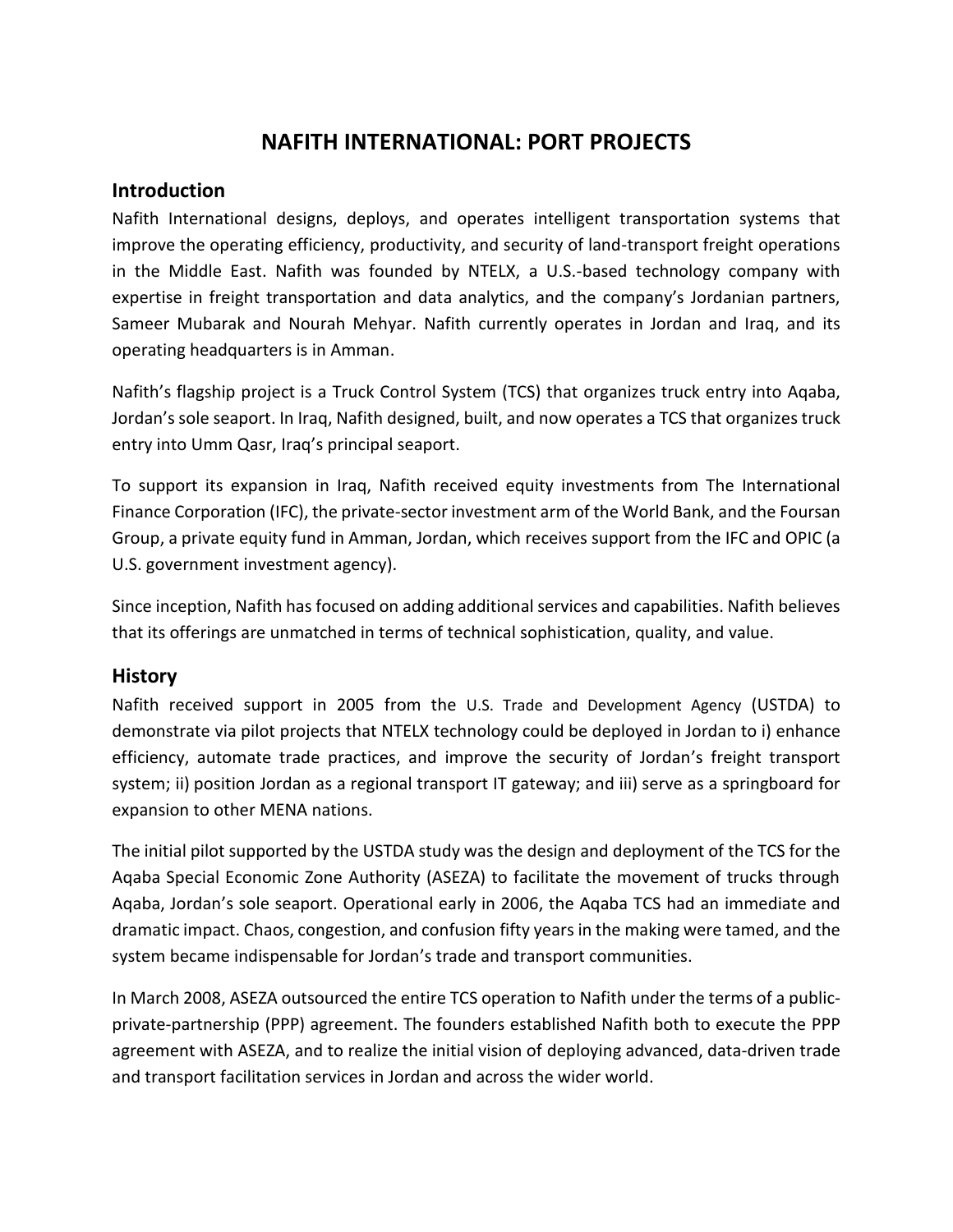### **The Aqaba Truck Control System**

Nafith's foundation is a breakthrough system for managing truck movements to and from Jordan's historic port of Aqaba. This system collects, validates, and shares information from multiple private sector and government databases, controlling trucks within an area of 375 sq. km., with five entry points, four marshalling yards, and 39 destinations. Capacity at the terminals and on the roads is closely monitored, and trucks are shunted to and from waiting areas as needed. Truck volumes run approximately 3,500 per day and the system has handled over seven million truck moves since its launch.

Unique permits serve as the control object for the Aqaba TCS. Trucks are allowed into the controlled areas only after they receive a permit based on validated information about the driver, vehicle, authorized operation and other pertinent information. Entry to the controlled areas, access to the port terminals and other destinations, and departure are all adjusted as needed based on capacity utilization on the roads and in the controlled locations.

Following implementation of the Aqaba TCS, inland transportation costs in Jordan dropped by an estimated 20 percent, attributable to a reduction in truck turn times and port productivity gains. Efficiency and security climbed across Jordan's trade and transport systems, the capacity of existing infrastructure expanded, and congestion, pollution, and accidents decreased. In congressional testimony, the U.S. State Department reported that Nafith's improvements in Aqaba "cut inefficiency and corruption and saved the Jordanian economy about \$100 million a year," a 20:1 return to Jordan's GDP for every dollar received by Nafith.

Widely recognized as an innovative solution to a chronic problem, the Aqaba TCS has been showcased at conferences sponsored by the World Bank and the U.N. It also won the 2009 award from the Intelligent Transportation Society of America for the most innovative use of information technology in solving a surface transportation problem anywhere in the world.

### **Iraq Project Overview**

 $\overline{\phantom{a}}$ 

In October 2009, senior Iraqi officials visited Aqaba to assess its use as an entry or egress port for western Iraq. As part of their inspection, these officials saw the Aqaba TCS. They were favorably impressed, and approached Nafith about the possibility of operating a similar system in Iraq.

In July 2011, Iraq's Ministry of Transport and the General Company for the Ports of Iraq<sup>1</sup> (GCPI) issued a tender to build and operate a TCS IT platform and the associated physical infrastructure (largely a secure truck marshalling yard and control points throughout the port) for Umm Qasr

 $<sup>1</sup>$  A parastatal 100 percent owned by the Ministry of Transport and the owner of Iraq's seaports.</sup>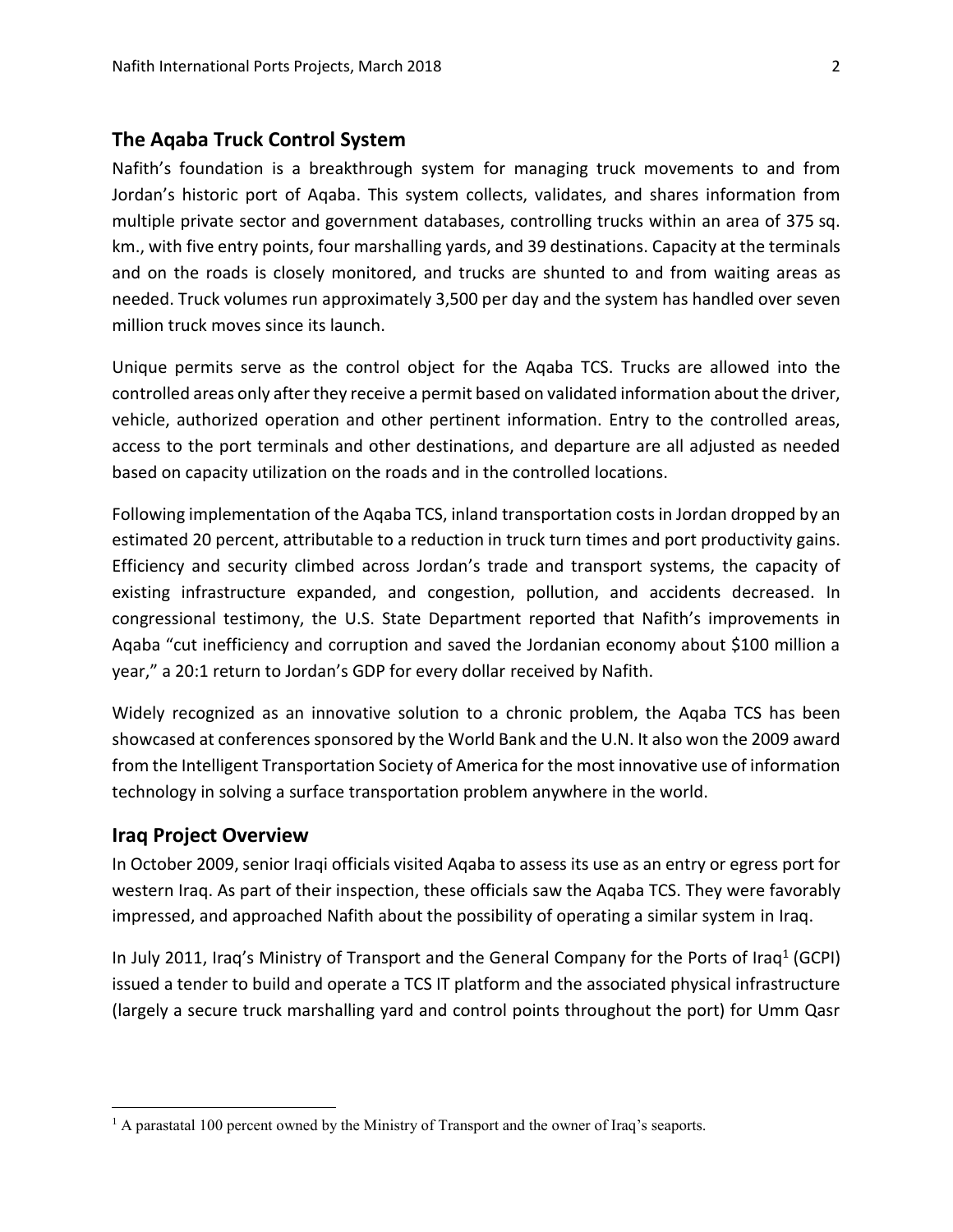and the smaller Iraqi seaports.<sup>2</sup> Nafith won the tender and executed the concession agreement with GCPI in 2013. The company invested approximately US\$10 million in the project.

Of the total investment, US\$4 million came from Nafith. The additional US\$6 million was secured from the IFC and the Foursan Group in June 2014. These equity investments were announced the same day that Mosul fell to ISIS. After a brief pause, our team visited Umm Qasr and concluded that the security situation was acceptable. We also concluded that the need for better port performance was acute, as many roads to neighboring countries crossed ISIS-controlled territory, cutting land transportation routes. On this basis, the Nafith board decided to proceed with the project. The IFC-Foursan equity investment of US\$6 million closed in early 2015.

## **Funding Structure and Concession Agreement**

The Umm Qasr project follows the build-operate-transfer (BOT) concession agreement model. The US\$10 million investment supported construction of a truck marshalling yard, deployment of an integrated information technology platform, and creation of  $RFD<sup>3</sup>$  and communications networks.

As in the successful Aqaba implementation, a unique permit for all trucks operating in the port area is a linchpin for the operation. This requirement was built into the concession agreement, and GCPI issued regulations requiring every truck entering the port to pick up or drop off cargo to obtain a permit issued by Nafith. For each permit issued, Nafith collects a mandatory, pre-paid fee through an electronic payment system. The permit fee is fixed for the term of the agreement at US\$10.30 per truck. At the end of the term, the project will be transferred to the Iraqi government, unless extended.

### **Iraq System and Project Design**

The system designed and built for use in Iraq is more technically advanced than the Aqaba TCS. It combines process redesign with an integrated software platform for the port operators and truck dispatchers, a state-of-the-art truck marshalling yard, terminal capacity controls, automated and staffed checkpoints, data validation, and routing algorithms.

The system includes three primary elements:

1. **Physical Infrastructure.** A truck marshalling yard, staffed and automated gates and checkpoints at critical locations, an RFID system, and a communications network to monitor and control the movement of permitted trucks.

 $\overline{a}$ 

<sup>2</sup> Khor al Zubair, Abu Floos, and Maqal

<sup>&</sup>lt;sup>3</sup> Radio frequency identification (RFID) systems identify an object using radio waves. An RFID system consists of three basic components: i) a tag containing unique information encoded on an integrated circuit, ii) a stationary antenna that emits radio signals to activate the tag and read and write data to it, and iii) a reader that decodes the data read from the tag. This data is then passed to the operating system for use.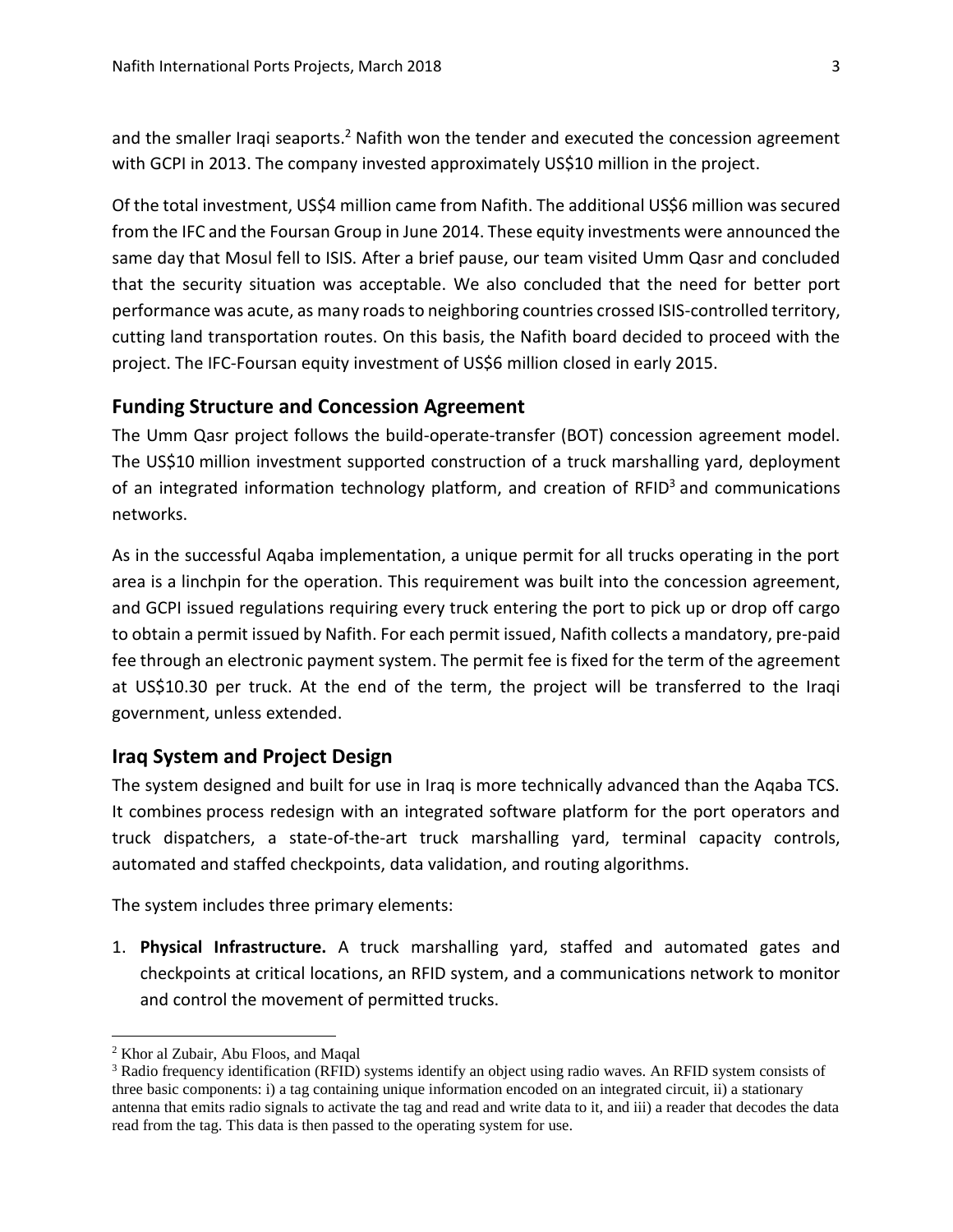- 2. **Technology Platform.** An information technology application that allows authorized users to apply for permits, and then organizes and controls the movements of all trucks controlled by the system. The system is fully integrated with the port's operations.
- 3. **Operations.** A series of re-engineered processes, capacity control measures, and checkpoints (both staffed and automated) at key locations (the marshalling yards, port, and terminals) where permits are issued and validated and truck movements are monitored and controlled.

The TCS organizes and automates the activities of multiple independent stakeholders—the port and terminals; GCPI operations and management; the dispatchers, truckers, and trucking companies; government entities; ISPS;<sup>4</sup> Traffic Police; Security agencies; etc.—via an integrated system that follows known rules, treats all participants fairly and transparently, and is designed to promote efficiency, productivity, and effectiveness.

## **Iraq Project Impact**

 $\overline{\phantom{a}}$ 

The Umm Qasr project was completed in two years, under extremely challenging circumstances. Commercial operations began on June 15, 2016, and—just as it was in Jordan—the impact of the TCS was immediate and dramatic. Umm Qasr is more productive and secure, minimizing the time needed for trucks to load and unload cargo. The chronic truck backups that bedeviled the port have been reduced. The system provides end-to-end traceability from the time each truck enters until it exits the port (a foundation for improving security and reducing corruption), and government revenue collection has increased. We are handling close to 50,000 trucks each month.

The project has far exceeded expectations, and demonstrated that technically sophisticated systems can be successfully deployed in Iraq. In June 2017, the *Financial Times*(London) awarded our project in Iraq a special commendation for innovative infrastructure impacting the developing world. During 2016, our CEO received the first annual Gender CEO Award from MIGA, the political insurance arm of the World Bank Group, for her commitment to gender equality in a challenging environment.

Perhaps the best summary of the project's impact was written by the IFC:

<sup>4</sup> International Ship and Port Facility Security (ISPS) is security protocol that demonstrates that a port meets these widely recognized international standards.